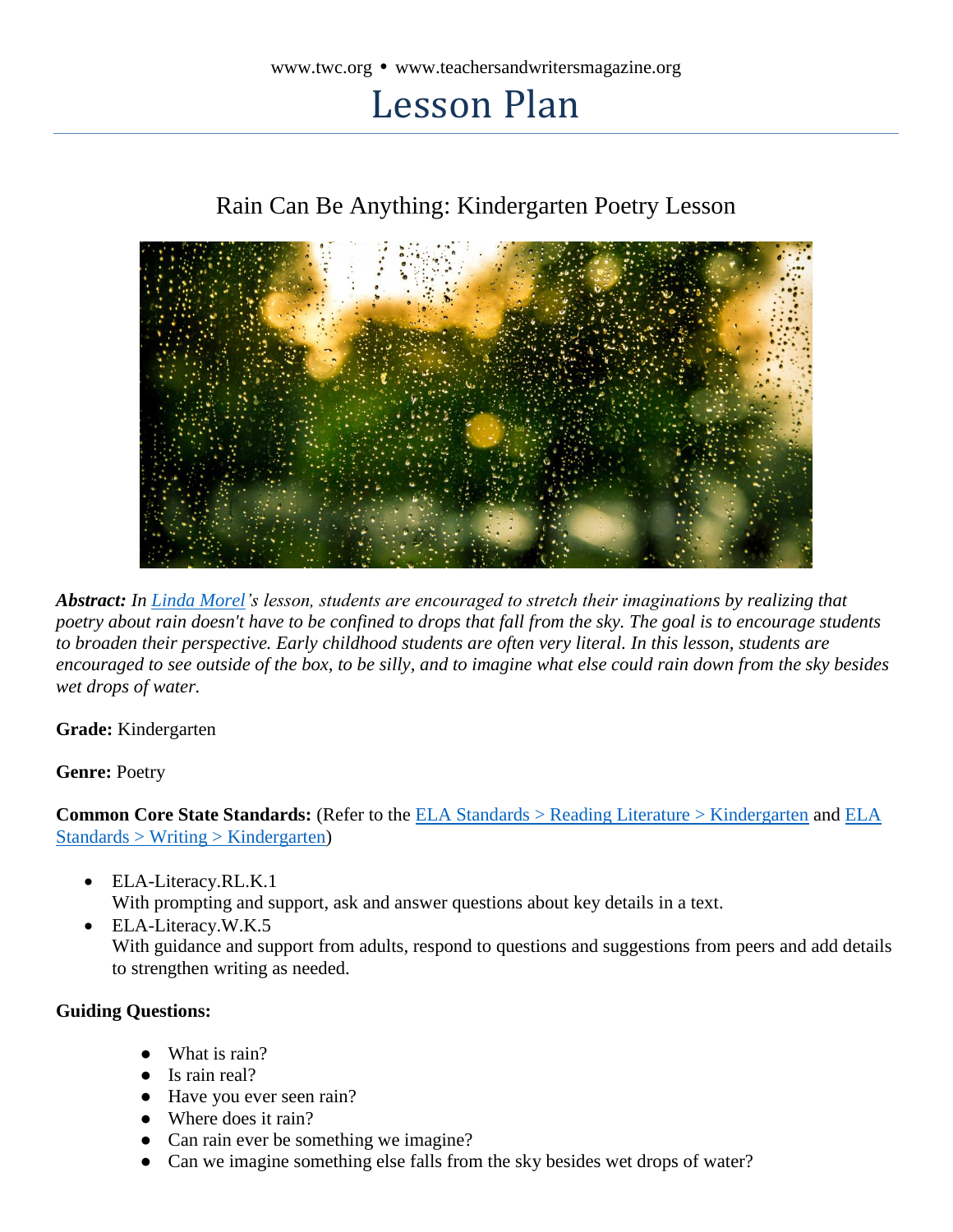**Suggested Continuation Practice for Classroom Teacher:** The same lesson can be repeated with snow, hail, or other weather events.

## **LESSON**

**Introduction:** The students arrange themselves on the carpets in preparation for poetry reading and writing. The poem of the week is shown on the SmartBoard with an attractive picture. This week's poem is Jack Prelutsky's "It's Raining Pigs and Noodles."

Ask students many of the questions in Guiding Questions. Ask them what does rain sound like.

## **Main Activity:**

Part 1: *Group Discussion (10 mins)*

- Introduce the idea that rain doesn't have to be literal. We can use the imagination to create silly things falling from the sky and lovely word pictures. Foods, flowers, Teddy bears, or favorite things can fall from the sky.
- The students and teacher read the poem aloud. Students are asked to point out some of the imaginary things in the poem that fell from the sky.
- Students brainstorm some of the imaginary things they think can fall from the sky. Their ideas are written on the board.

Part 2: *Independent Writing (20–25 mins)* 

● At their desks, students are given a handout with poem on the top half and lines printed on the page below for them to write a poem about imaginary, very unusual things that they think could fall from the sky.

Closing (5 mins)

 A few students share their poems. (If classroom is equipped with a SmartBoard attachment that can post what is written on a sheet of paper, each poem is displayed on the SmartBoard while its author reads his/her poem aloud.)

## **Materials:**

- Handouts: Jack Prelutsky's "It's Raining Pigs And Noodles" (poem) SmartBoard (if available)
- An opportunity to look out the window if it is a rainy day.

**Vocabulary:** Rain, real versus make believe, imagination

**Multi-Modal Approaches to Learning: Visual**, **tactile** (when students look out the window), auditory when students discuss what rain sounds like.